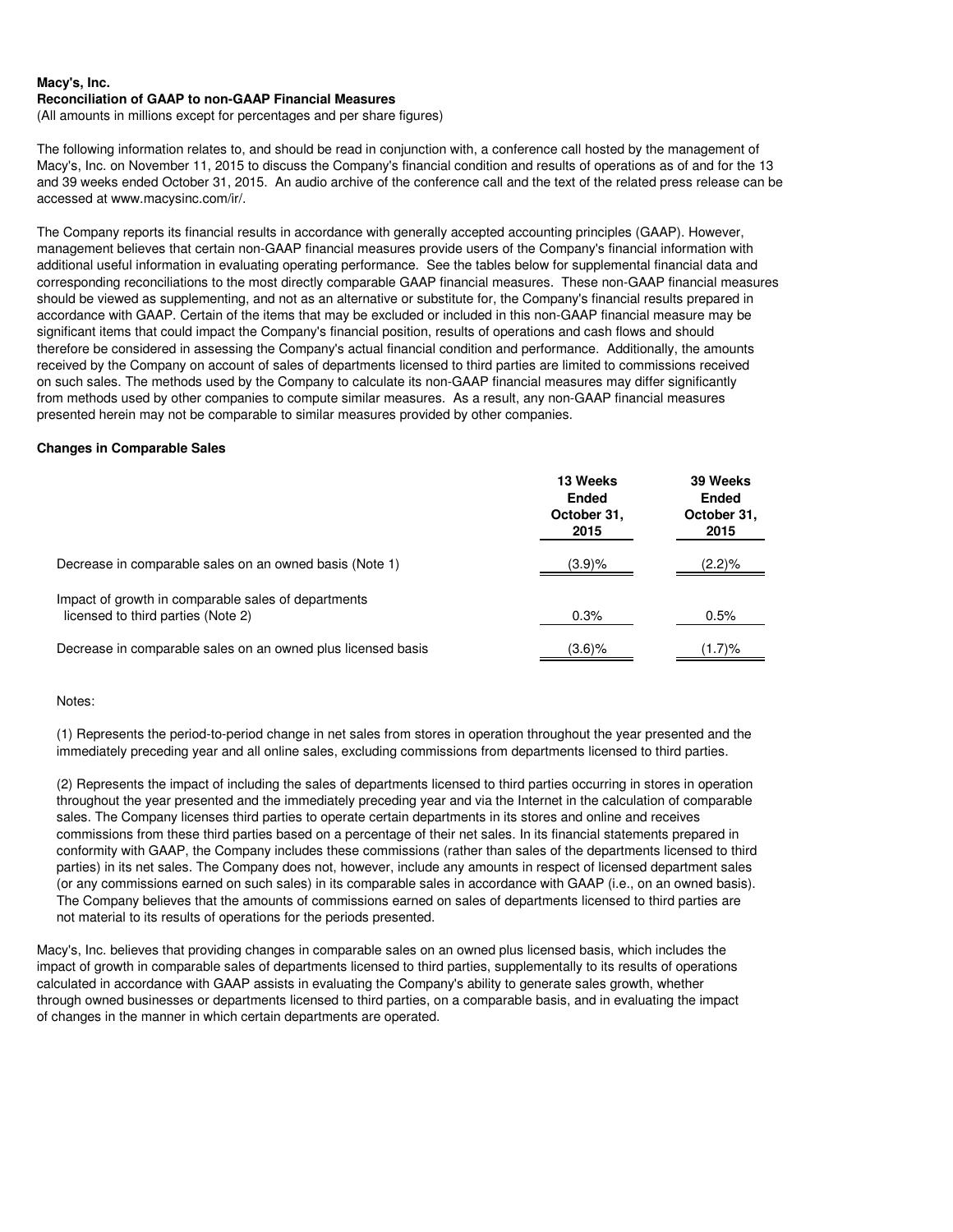(All amounts in millions except for percentages and per share figures)

# **Diluted earnings per share, excluding certain items**

|                                                                                                                   |    | 13 Weeks<br><b>Ended</b><br>October 31<br>2015 |    | 13 Weeks<br><b>Ended</b><br>November 1<br>2014 | <b>Decrease</b> |
|-------------------------------------------------------------------------------------------------------------------|----|------------------------------------------------|----|------------------------------------------------|-----------------|
| Most comparable GAAP measure:<br>Diluted earnings per share attributable to                                       |    |                                                |    |                                                |                 |
| Macy's, Inc. shareholders                                                                                         |    | 0.36                                           |    | 0.61                                           | -41%            |
| Non-GAAP measure:                                                                                                 |    |                                                |    |                                                |                 |
| Diluted earnings per share attributable to<br>Macy's, Inc. shareholders                                           | \$ | 0.36                                           | \$ | 0.61                                           |                 |
|                                                                                                                   |    |                                                |    |                                                |                 |
| Add back the impact of asset impairments                                                                          |    | 0.20                                           |    |                                                |                 |
| Diluted earnings per share attributable to Macy's, Inc.<br>shareholders excluding the impact of asset impairments | \$ | 0.56                                           | \$ | 0.61                                           | -8%             |

Management believes that providing a measure of diluted earnings per share attributable to Macy's, Inc. shareholders excluding the impact of asset impairments is a useful measure to assist the reader in evaluating the Company's ability to generate earnings and that providing such a measure will allow investors to more readily compare the earnings referred to in the press release to the earnings reported by the Company in past and future periods. Management believes that excluding the impact of asset impairments from the calculation of this measure is particularly useful where the amounts of such items are not consistent in the periods presented.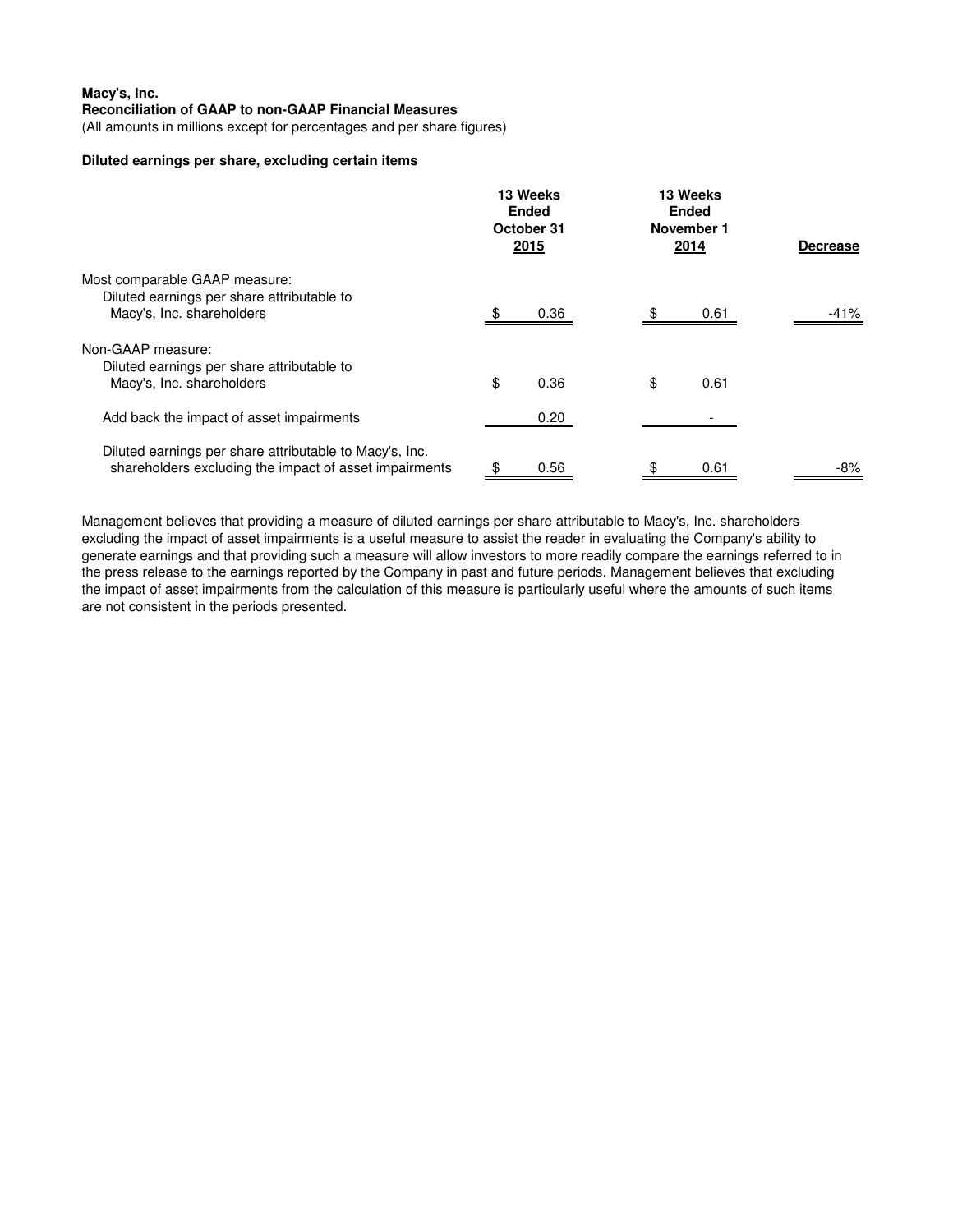(All amounts in millions except for percentages and per share figures)

## **Diluted earnings per share, excluding certain items**

| Most comparable GAAP measure:                                           |    | 39 Weeks<br><b>Ended</b><br>October 31<br>2015 |    | 39 Weeks<br><b>Ended</b><br>November 1<br>2014 | <b>Decrease</b> |
|-------------------------------------------------------------------------|----|------------------------------------------------|----|------------------------------------------------|-----------------|
|                                                                         |    |                                                |    |                                                |                 |
| Diluted earnings per share attributable to<br>Macy's, Inc. shareholders |    | 1.56                                           |    | 2.01                                           | -22%            |
| Non-GAAP measure:                                                       |    |                                                |    |                                                |                 |
| Diluted earnings per share attributable to<br>Macy's, Inc. shareholders | \$ | 1.56                                           | \$ | 2.01                                           |                 |
|                                                                         |    |                                                |    |                                                |                 |
| Add back the impact of asset impairments                                |    | 0.20                                           |    |                                                |                 |
| Diluted earnings per share attributable to Macy's, Inc.                 |    |                                                |    |                                                |                 |
| shareholders excluding the impact of asset impairments                  | \$ | 1.76                                           | \$ | 2.01                                           | -12%            |

Management believes that providing a measure of diluted earnings per share attributable to Macy's, Inc. shareholders excluding the impact of asset impairments is a useful measure to assist the reader in evaluating the Company's ability to generate earnings and that providing such a measure will allow investors to more readily compare the earnings referred to in the press release to the earnings reported by the Company in past and future periods. Management believes that excluding the impact of asset impairments from the calculation of this measure is particularly useful where the amounts of such items are not consistent in the periods presented. presented.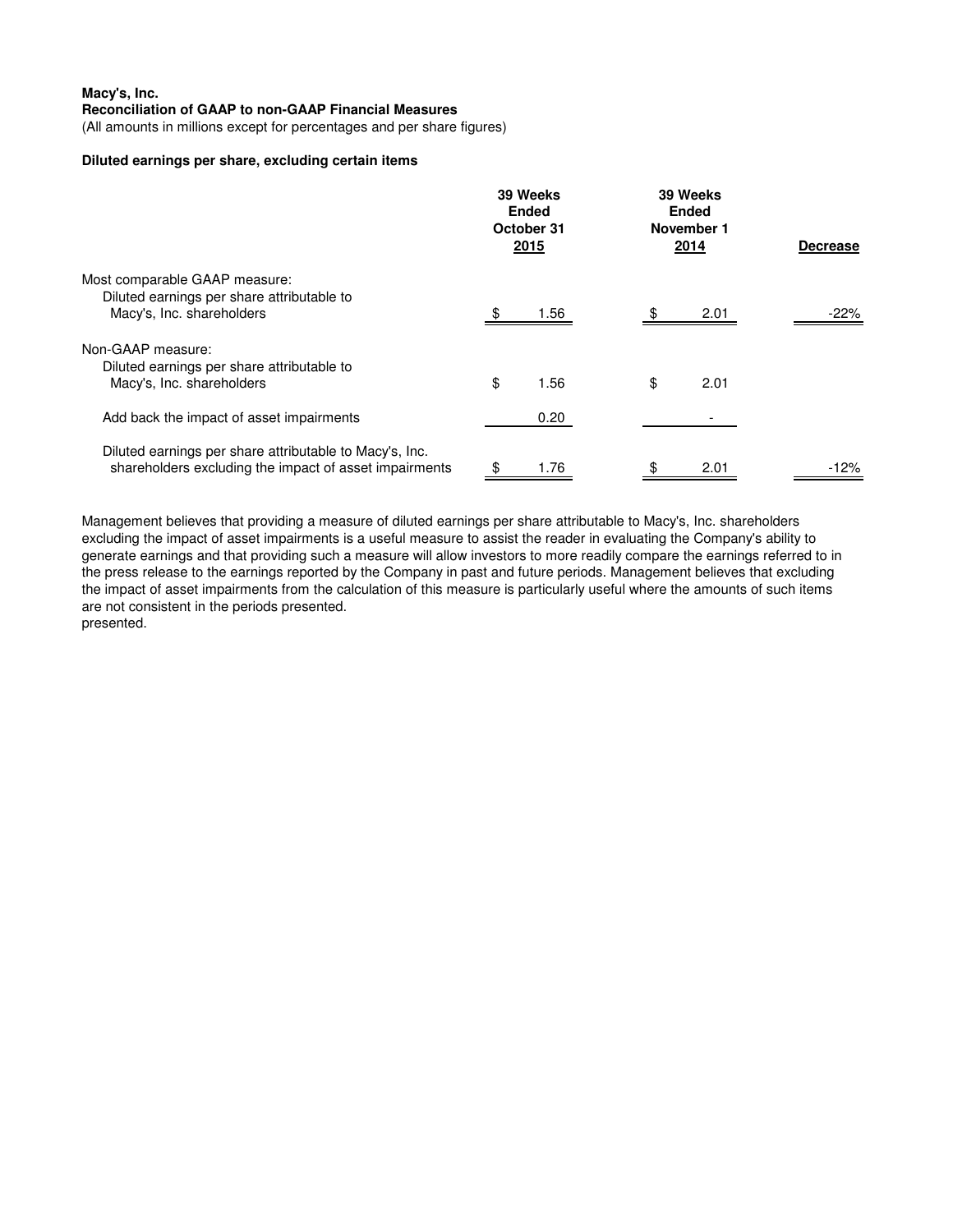(All amounts in millions except for percentages and per share figures)

# **Operating income and operating income as a percent to net sales, excluding certain items**

|                                                            | 13 Weeks<br><b>Ended</b><br>October 31<br>2015 | 13 Weeks<br><b>Ended</b><br>November 1<br>2014 | <b>Decrease</b> |
|------------------------------------------------------------|------------------------------------------------|------------------------------------------------|-----------------|
| Most comparable GAAP measure:<br>Net sales                 | 5,874<br>\$.                                   | \$<br>6,195                                    |                 |
| Operating income                                           | 258<br>4.4%                                    | 422<br>6.8%                                    | -39%            |
| Non-GAAP measure:<br>Net sales                             | 5,874                                          | 6,195                                          |                 |
| Operating income                                           | \$<br>258                                      | \$<br>422                                      |                 |
| Add back the impact of asset impairments                   | 111                                            |                                                |                 |
| Operating income, excluding impact of<br>asset impairments | 369                                            | 422<br>\$.                                     | $-13%$          |
|                                                            | 6.3%                                           | 6.8%                                           |                 |

Management believes that operating income and operating income as a percent to net sales, excluding the impact of asset impairments are useful measures in evaluating the Company's ability to leverage sales. Management believes that excluding these costs from the calculation of these measures is particularly useful where the amounts of such items are not consistent in the periods presented.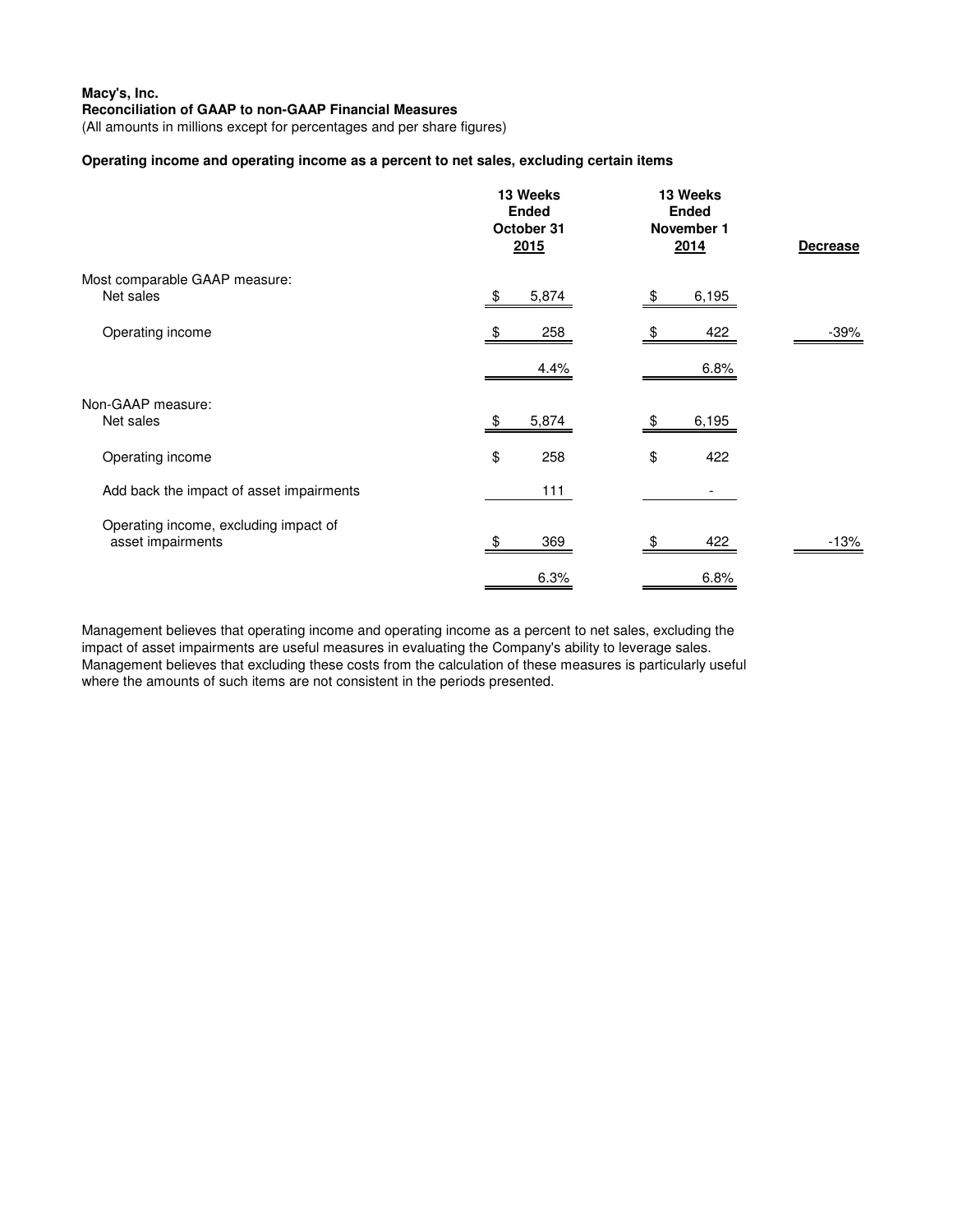(All amounts in millions except for percentages and per share figures)

# **Operating income and operating income as a percent to net sales, excluding certain items**

| 39 Weeks<br><b>Ended</b><br>October 31<br>2015             |              | 39 Weeks<br><b>Ended</b><br>November 1<br>2014 | <b>Decrease</b> |  |
|------------------------------------------------------------|--------------|------------------------------------------------|-----------------|--|
| Most comparable GAAP measure:<br>Net sales                 | 18,210<br>\$ | \$<br>18,741                                   |                 |  |
| Operating income                                           | 1,103        | 1,436                                          | -23%            |  |
|                                                            | 6.1%         | 7.7%                                           |                 |  |
| Non-GAAP measure:<br>Net sales                             | 18,210<br>\$ | 18,741                                         |                 |  |
| Operating income                                           | \$<br>1,103  | \$<br>1,436                                    |                 |  |
| Add back the impact of asset impairments                   | 111          |                                                |                 |  |
| Operating income, excluding impact of<br>asset impairments | 1,214        | 1,436                                          | $-15%$          |  |
|                                                            | 6.7%         | 7.7%                                           |                 |  |

Management believes that operating income and operating income as a percent to net sales, excluding the impact of asset impairments are useful measures in evaluating the Company's ability to leverage sales. Management believes that excluding these costs from the calculation of these measures is particularly useful where the amounts of such items are not consistent in the periods presented.